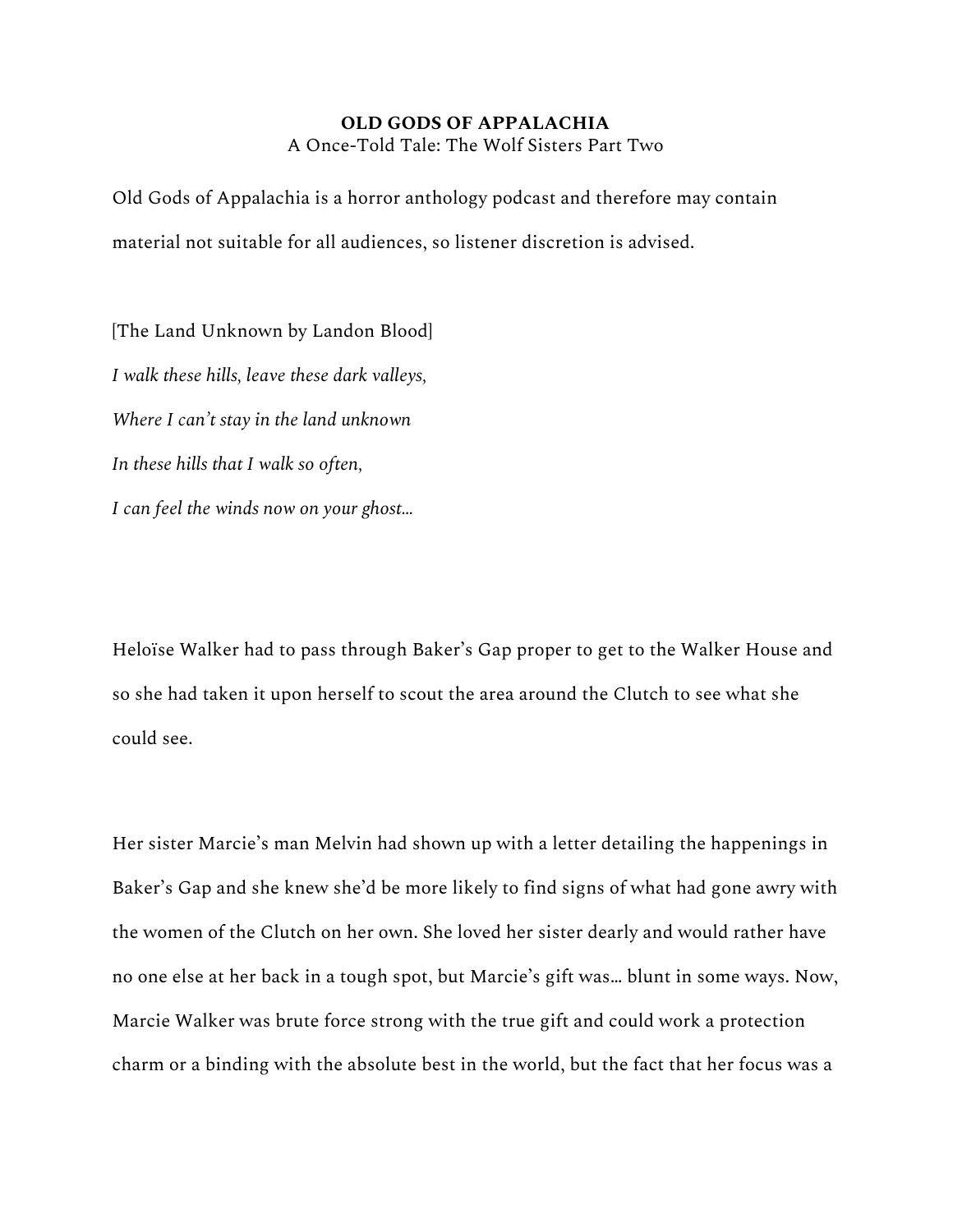long, carved walking stick as thick as a small man's arm and Ellie's was a razor-bladed hunting knife couldn't be more apt.

Ellie's gift came in fine, lacelike details. Connections had always revealed themselves to her since she was a girl. When she stilled her mind she could see the Green, reaching out in all its forms through rain and wind, flower and pollen, tree and root, and she could sense the places those connections had been broken or corrupted. She could smell the rot that rose up from beneath, trying to break those holy connective tissues that held the body of this world together – when she was with her sibling, their combined gifts were things to be feared. But the brightness and… *loudness* [heh] of her sister's presence could make the finer things hard to find.

So here she stood on her own on the birn looking down on the entrance to the Clutch and you'd have to go down into the holler about a quarter of a mile before you'd see any signs of life, and she wasn't going down that gullet on her own. But she could sniff around, reach out.

She stilled her mind and her heart. Relaxed. Breathed slow with deep, let herself open to the Green. At first it was like pouring ice water across dirt-covered stones; watching and feeling the cool flow as the layers of this world were stripped away. She could see the life in all its shades pulsing and reaching out like a vast web across plants and trees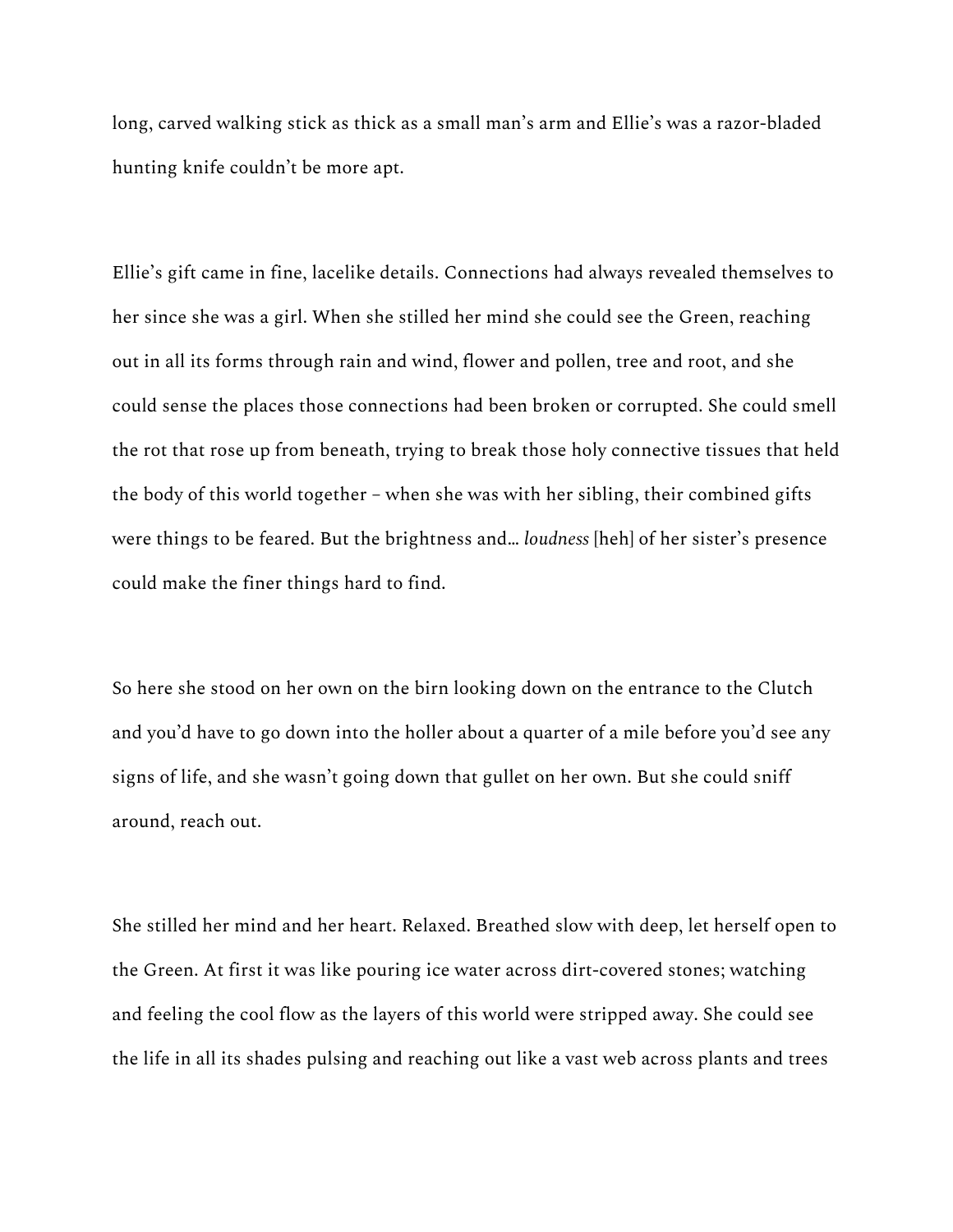great and small and she could feel her heart swell with the old magic that slept here… and that didn't sleep here.

She could feel the women who did have the gift's workings here, could feel their calls for good fortune and protection, for healing and for farsight. She could also feel their fear, and their anger, and their rage. The protective fury of one woman in particular; pushing beneath that, she – she could taste blood. She could taste the blood of the hired man the women had killed, she could taste the blood of the other men they had judged and found wanting. She found that the dead blood had formed its own web. That cold ichor reaching into the earth toward something else, something deep. Something old.

She drew herself back into the present moment before she could be pulled down that particular rabbit hole and slowly she made her way around the edge of the Clutch keeping her actual eyes out for anyone who might see her. She stopped pursuing the blood path, but she found she couldn't *not* see it in the path of the Green. Like a foul line of rot ruining a perfectly good piece of fruit, she could follow it, she could sense where it would lead her, and her heart sank.

Her sister needed to know this. So as quietly as she could, she made her way back to the main road where Melvin would be waiting with the cart and the horses. Now, Melvin was a big-bellied man of middling years and had been one of the original doormen for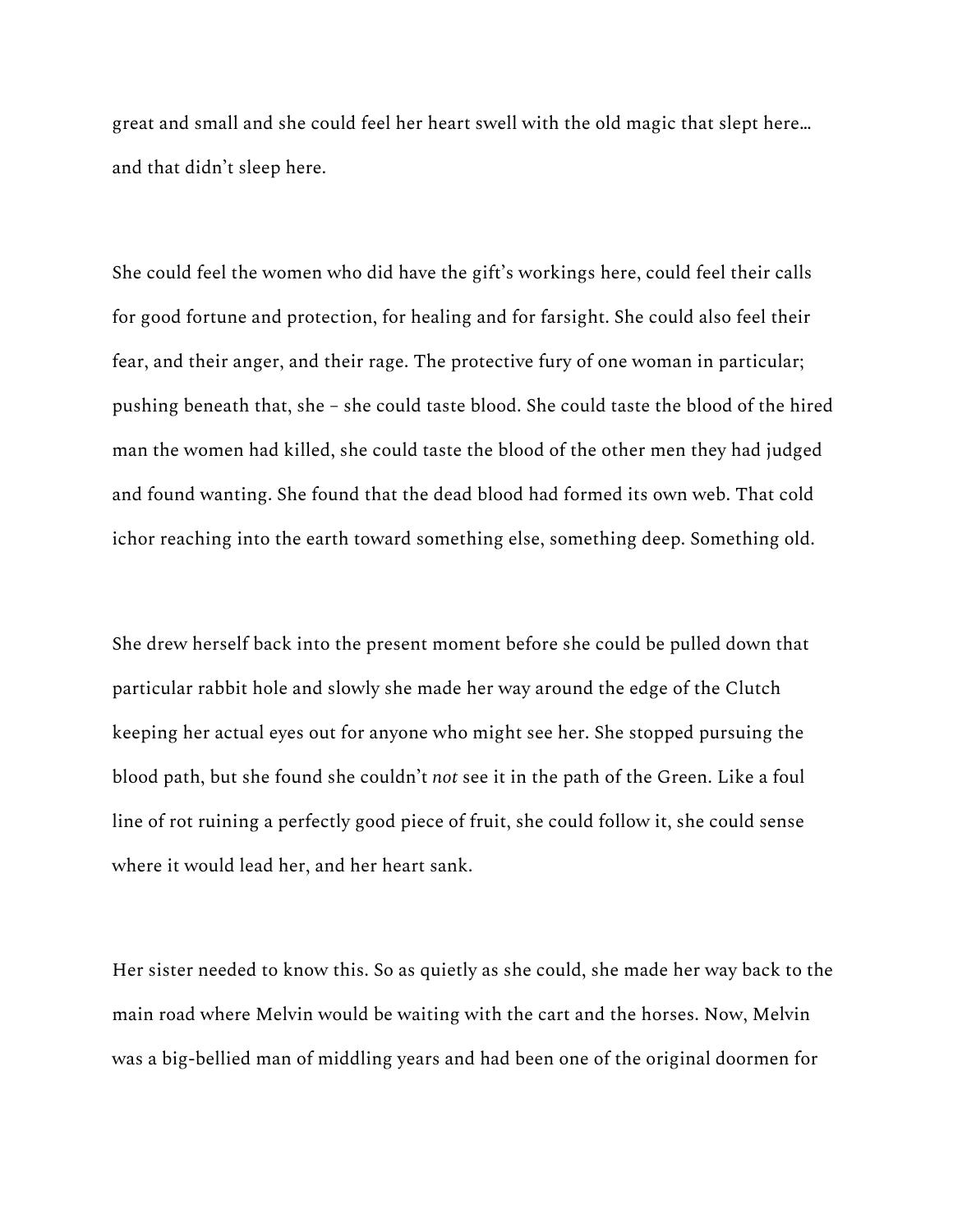Pleasant Evenings when her sister had opened that ill-fated venture a while back. Melvin, for reasons of his own, was fiercely loyal to Marcie and thus to her by extension. She found Melvin standing by the rear of the cart, shotgun in hand. Eyes narrowed in suspicion at the surrounding brush.

"Miss Ellie, get back up on the cart, now. Uh, I don't think we're welcome here."

Ellie extended her senses out into the woods and found the source of Melvin's trepidation. Three women with moderate to lesser gifts, watching them from the opposite side of the road from the entrance to the Clutch. They were, in fact, wearing the shapes of women and not wolves. She pressed harder with her sense and found what she thought she might. These three relied on the workings and presence of another to change their shape, but daylight probably wasn't helping them either.

She could feel their want, though. She could feel that they wanted nothing more than to eat them both up and crack their bones and lick out the marrow, but they dared not. She could sense this much about them: with as middling to small as their gifts were, well she must look like a raging bonfire to them. Their minds were addled, though, she could feel that much; they weren't seeing or thinking clearly and she could feel them eyeing Melvin. They might not come for her but Melvin was a man, and a man without any sort of gift at all.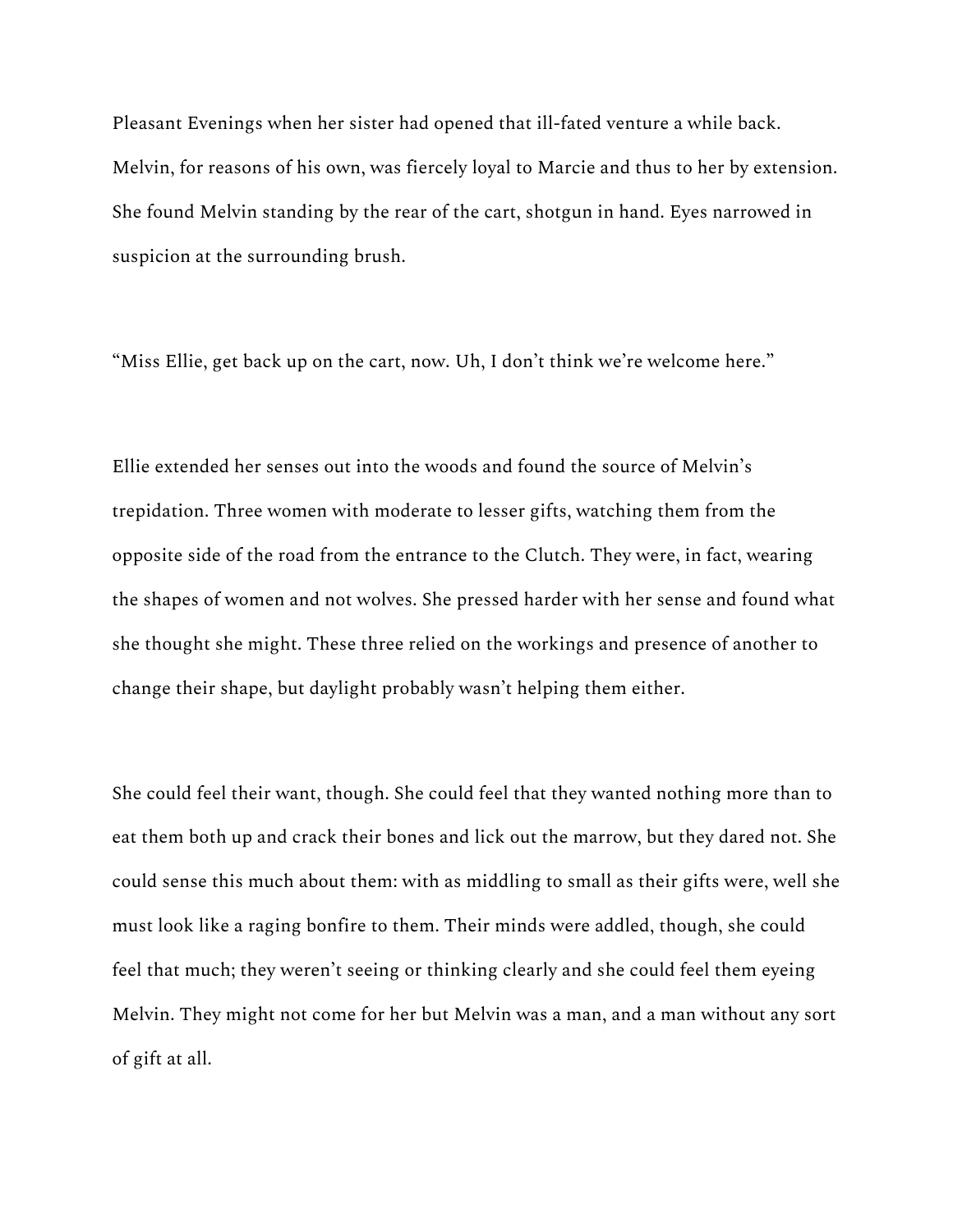Melvin, however, wasn't stupid and he had worked for Marcie Walker for a good while now. Melvin reached inside his shirt and pulled out a small pouch bound to a leather thong.

[Melvin's low, gruff voice:] "Oh, it's that kinda thing, is it?"

She audibly heard the women in the wood back up.

"Oh that's right, you better back it up! The other Miss Walker herself made me this here charm bag, and if any of y'all wanna see what's in it, I'm happy to open it up for ye!"

Ellie knew that this was not smart on Melvin's part; the bag Marcie made for him was real enough, but it wasn't gonna ward off a half-crazed, half-starved woman with a rock or a knife who believed she was gonna turn into a wolf at any given moment. So she reached to her belt and unlaced the sheath of the hunting knife there and drew it partways out. Enough for the silver inlay and beautiful filigree to show in the afternoon light.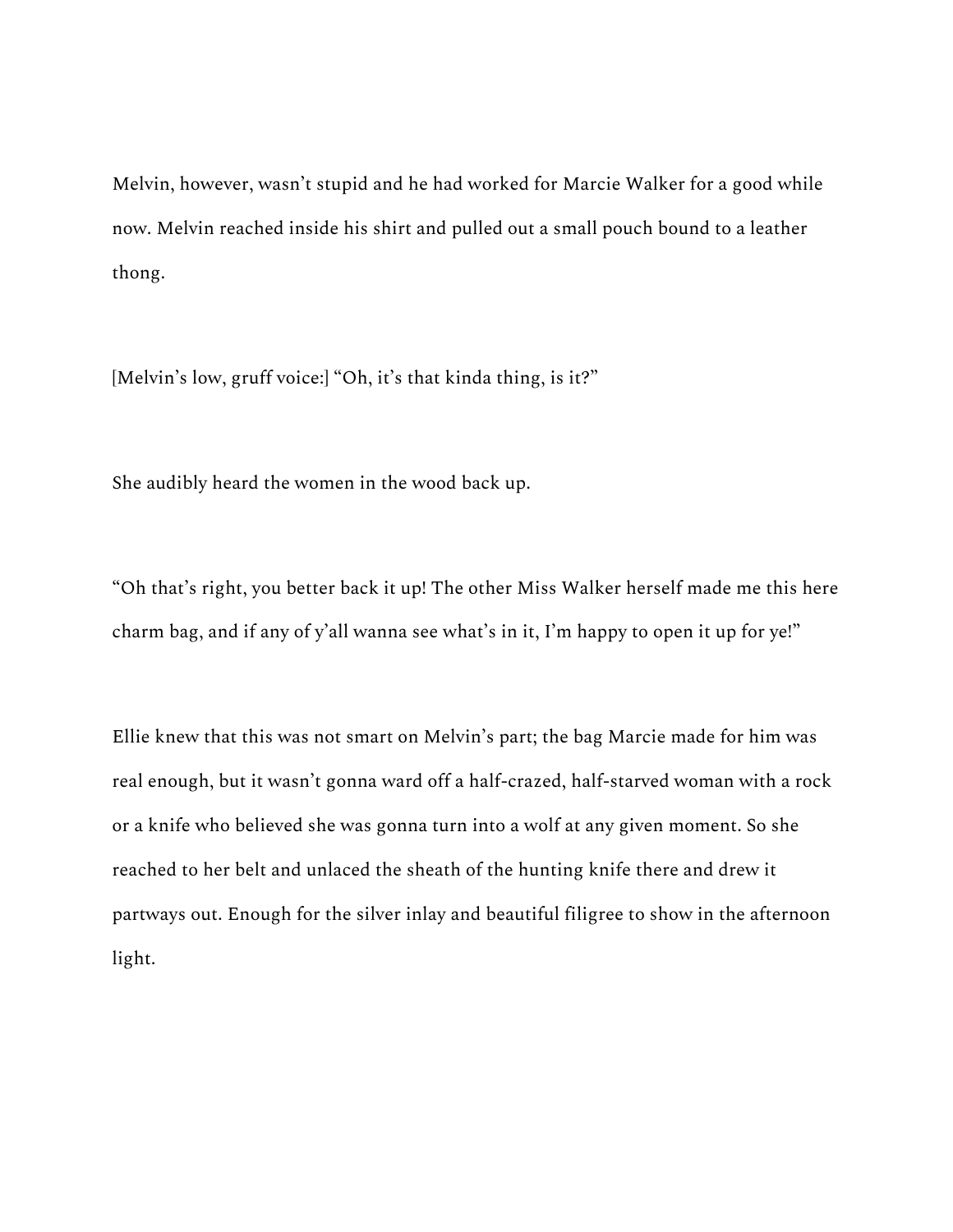The sound of the women running full-bore away through the woods followed shortly after and before Melvin could notice Ellie shoved the knife back down and retied the loose knot that held it in place.

"YEEAAH! That's what I thought, y'all! C'mon, Miss Ellie, your sister's a'waiting."

They made it to the Walker house just before dark. And after the bone-crushing hugs and commentary on how long her little sister's hair was getting and how did she stand it and oh Ellie you smell like you fell in Momma's jar of Old French Madame and how in the world did you make it here without every Dick and Jane trying to get your britches?

And Ellie responded with how good the house looked and how in the world did Marcie get strong enough to haul all those planks for the new part of the steps she added, and how good the wards on the porch were coming along. It had been a few months since Ellie had been to the house, and it was good for the sisters to see and love each other. Marcie had cooked up a big ol' mess of soup beans and corn bread with greens and kale with bacon grease on it, mm! And it was just the three of them, as the House currently had no residents occupying its private upper floors.

Ellie was glad for that. If the women from the woods had followed them here, they didn't have to worry about any collateral damage – hell, if those three in the woods had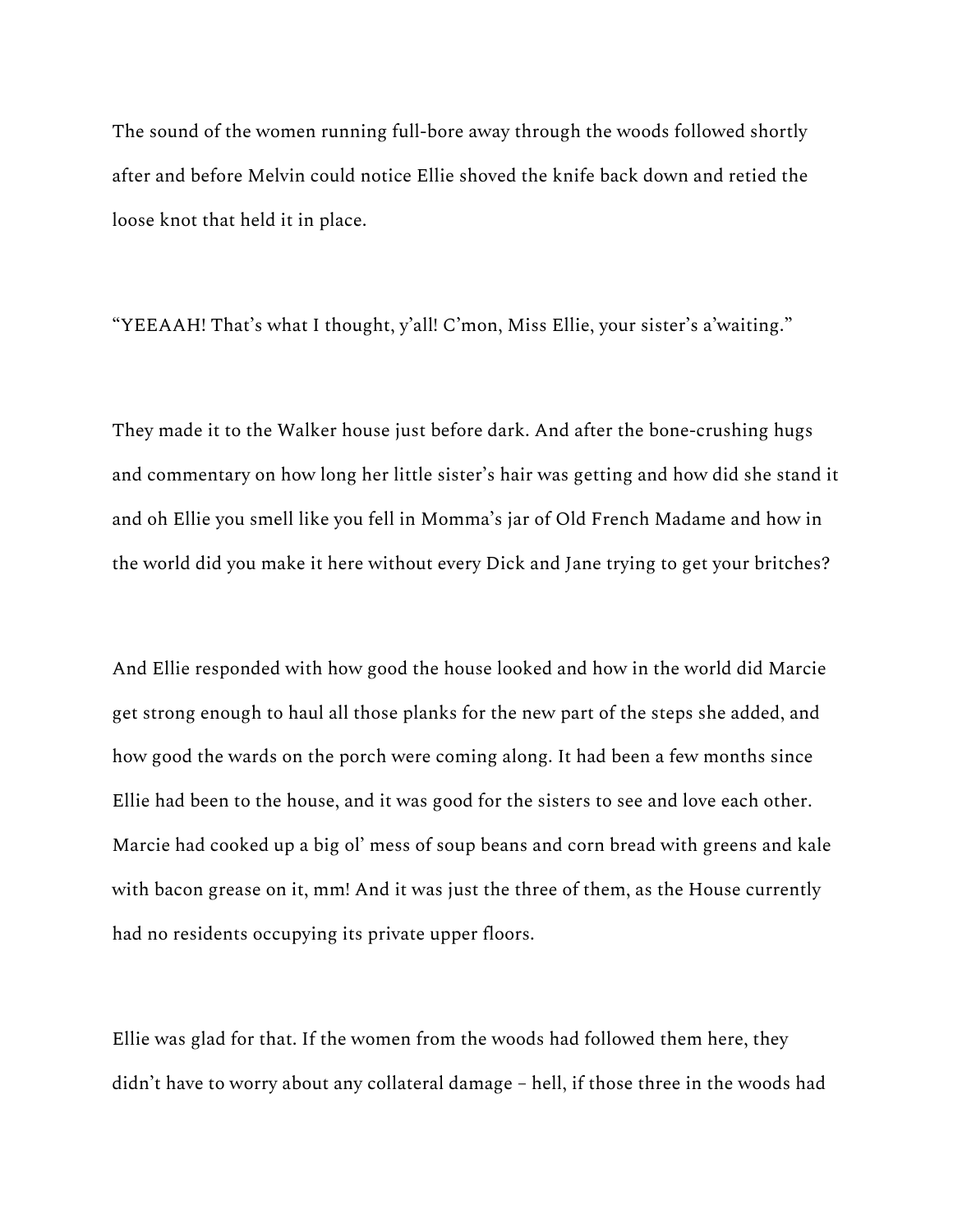followed them here, there were about fourteen different traps and wards that would have stopped them cold before they even saw the house. Marcie caught Ellie up on the full details of Juble Tucker and his wronging of one of the women in the Clutch, while Melvin sat, face buried, in an enormous bowl of soup beans.

"But, you say that girl's gone? Like she's not one of the wolves?" Ellie asked.

"Nope. She and that baby got took out of here long time before they ever killed Juble. We're dealing with somebody else either being hurt on that girl's behalf or there's something else at play here."

Ellie sighed. "You ain't wrong. I had Melvin run me out there when we got to town today. It's hate. And it's vengeance, alright. Somebody wanted way better for that girl and her baby, somebody wanted her to have what she couldn't have."

Marcie pondered. "The girl had a cousin out there. Older woman, she was the one that got her here and helped her get set up at the Tucker's."

Ellie shook her head skeptically. "What I felt was more than a cousin grudge, but – Marc, it's worse."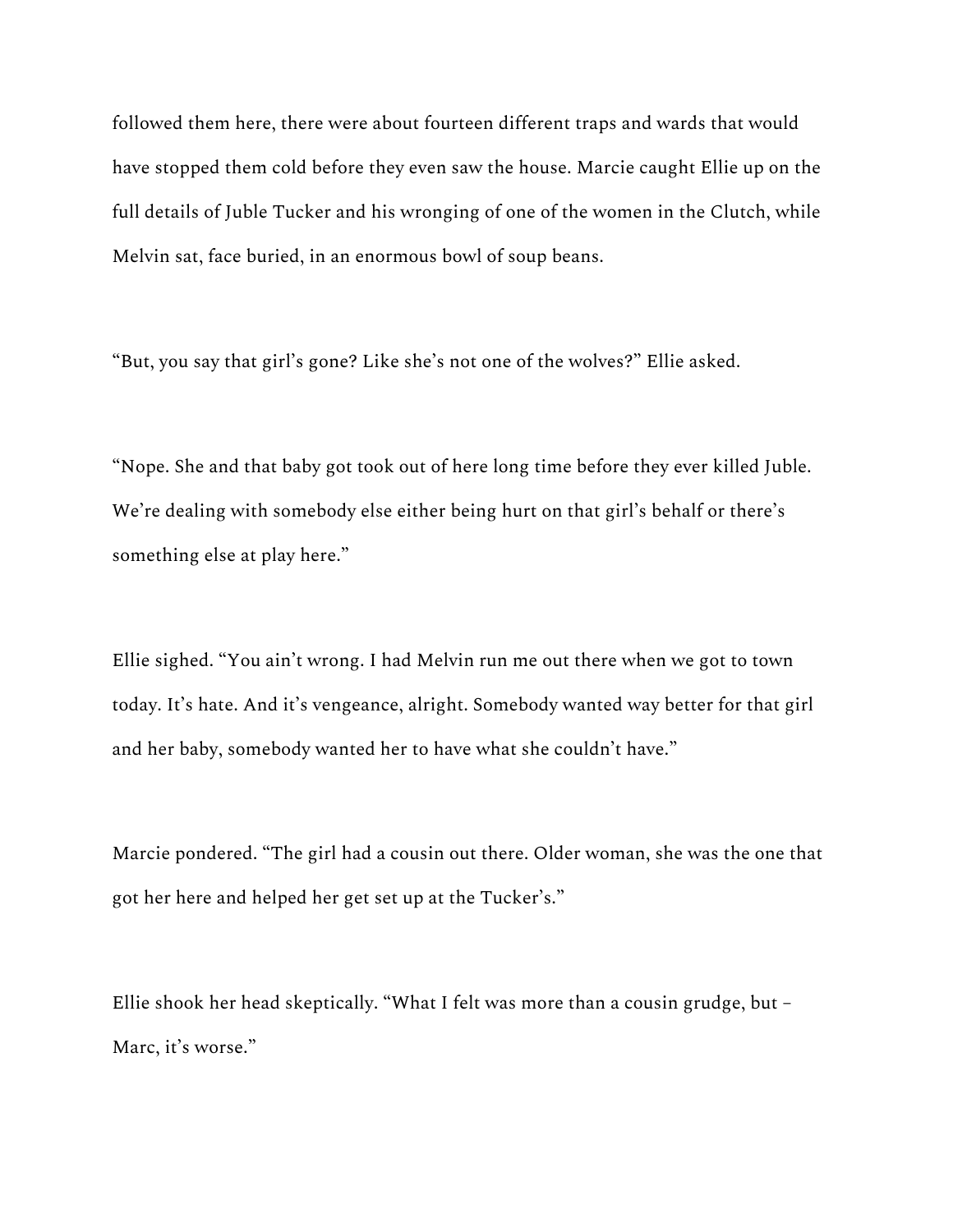Marcie took a deep breath. [Slow sigh.] "Them?"

"Them," confirmed Ellie.

"The ground on the back side of the Clutch is all et up with it, something got in through the barrier, it's – it poisoned the soil. In fact, I think something might be living out in their garden."

Marcie tensed. "You mean to say they been *eating* it? Something is tainting their food?"

"Worse."

"Worse how?"

Ellie thought for a second and then just launched ahead, "It's not just the food they grow out there, it's their herbs, the plants – everything they been doing workings with is tainted. Their very craft is mixed up with whatever is eating and shitting in that garden. You mix enough of that with hate for menfolk and more powerful worker's need for vengeance and you got yourself nothing but a whole lotta dead men."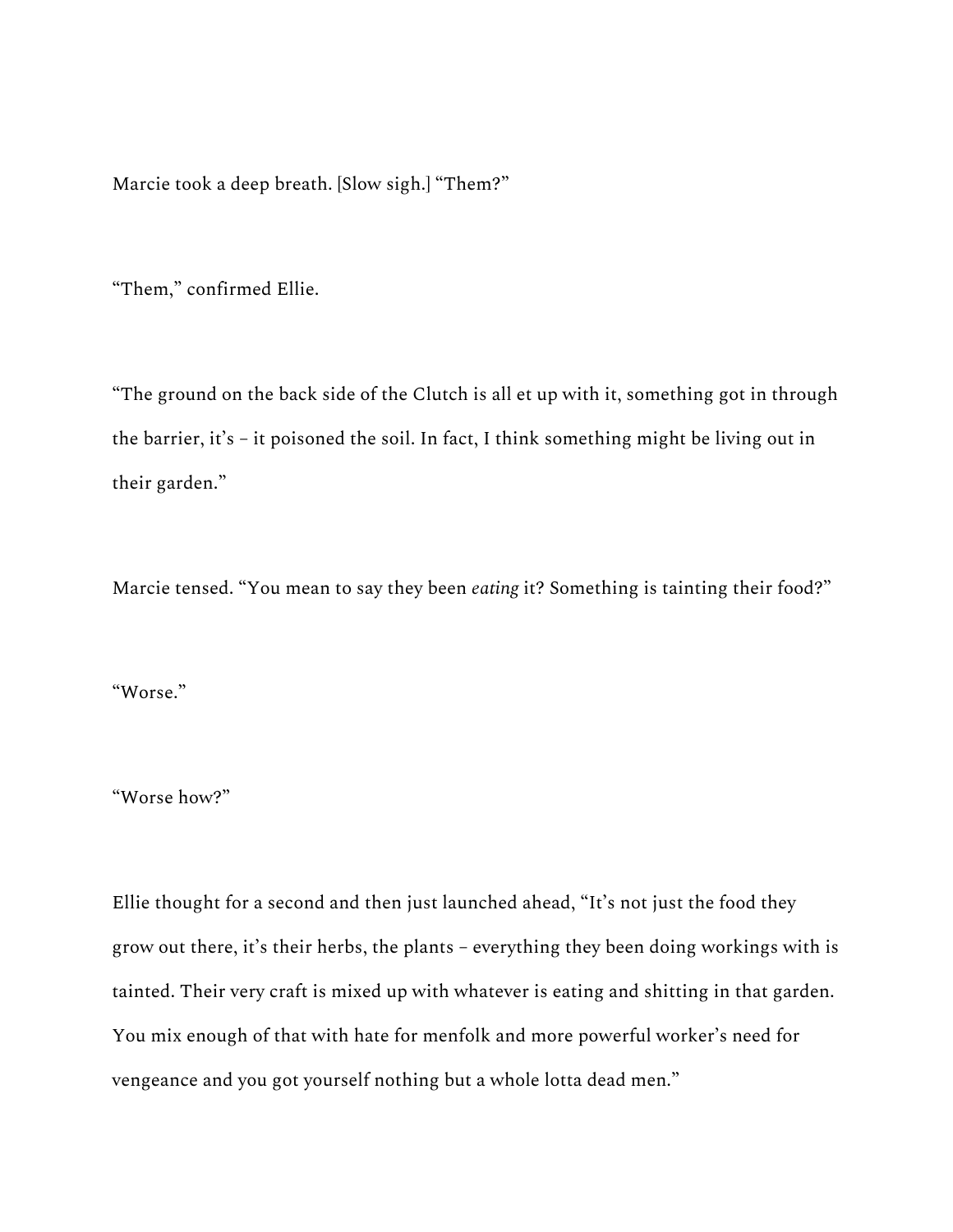"And that comes back to a whole lotta dead women."

"Exactly."

"So what do we do?"

"Well, first thing we gotta see what's in that garden after dark and that's easier done if we know they're not at home and definitely if they're not off killing anyone else."

"So uh, you're saying you'll need bait, then?" asked Melvin, finishing the last of his beans. The big man stood up, killed the last of his buttermilk in one long pull and then wiped his mouth. "Hell, I guess. Tell me what to do and where to go, Miss Walker. Let's get this done."

The moon was nowhere near full as Marcie and Ellie Walker made their way into the woods of the Clutch and soon found their way to the three-quarter circle of cottages and shacks that made up the communal living area.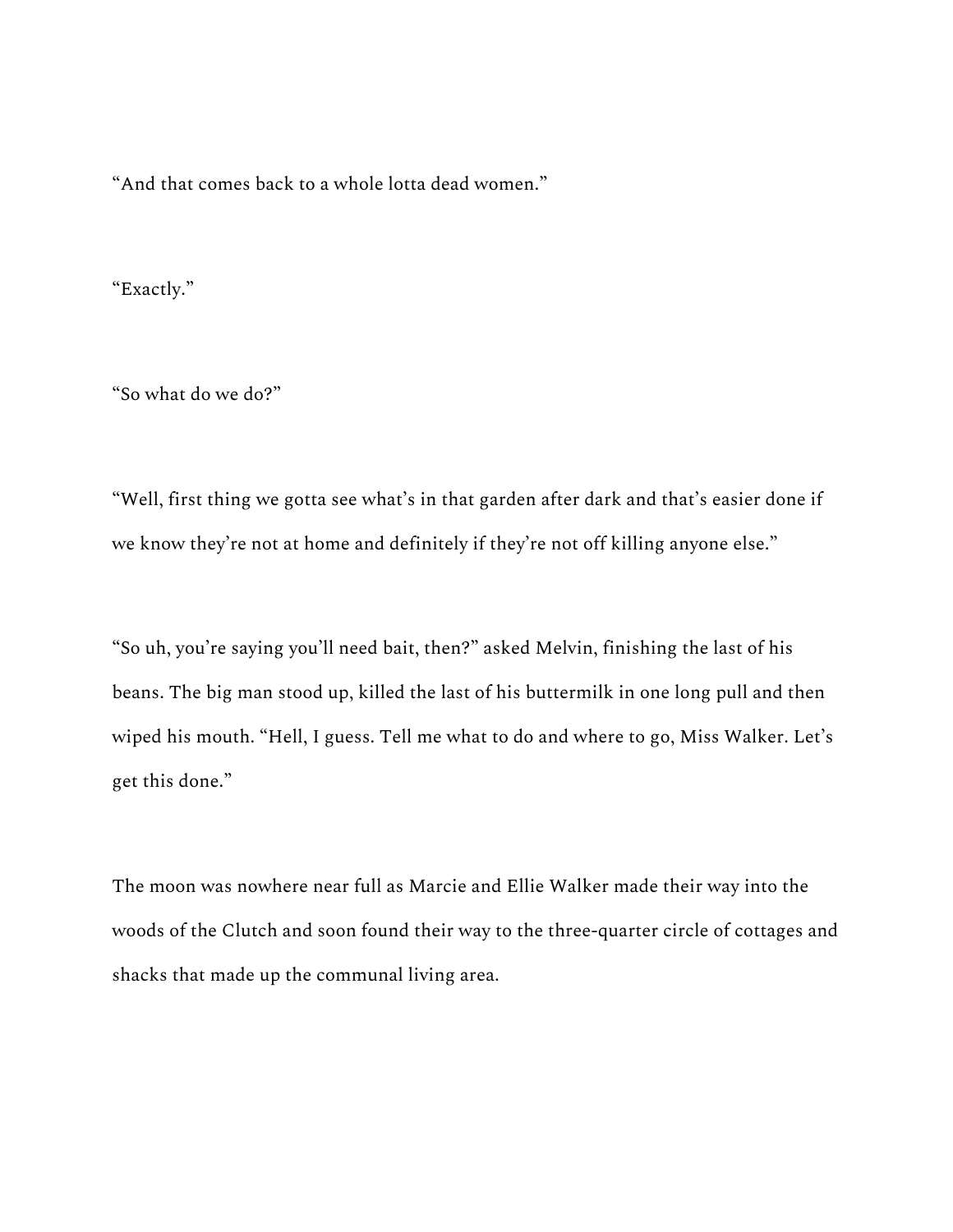Everything stood empty. Firepit was cold. Houses were empty and undisturbed. The shared yard space, though, was a nightmare. Severed and well-chewed limbs were strewn about. Skeletal remains both man and beast were everywhere. The area was rank with the musk and markings of a pack of wild animals.

There wasn't a living soul to be found, Melvin had seen to that, because on the other side of the Gap he had started a bar fight with a man that was well-known for making his own wife and children's life a living hell, and Melvin had always wanted an excuse to take a swing at Larry Sizemore and this was as good a time as any. The sisters had figured that much violence and booze and bad company would draw the attention of the pack and they were not to be disappointed.

The men had been tossed out of the Lucky Yell and had vowed to continue their fight in the church parking lot on the other side of town, which was – which was just deserted enough to make it too good for the pack to resist. And resist, they would not, but we'll come back to that. Y'all just pray for Melvin, though, alright?

Back in the Clutch, the sisters had made their way behind the main living quarters to the garden where the women grew their food and their herbs. In the light of day – and even in moonlight – it looked like any other garden might: tomato steaks, rose from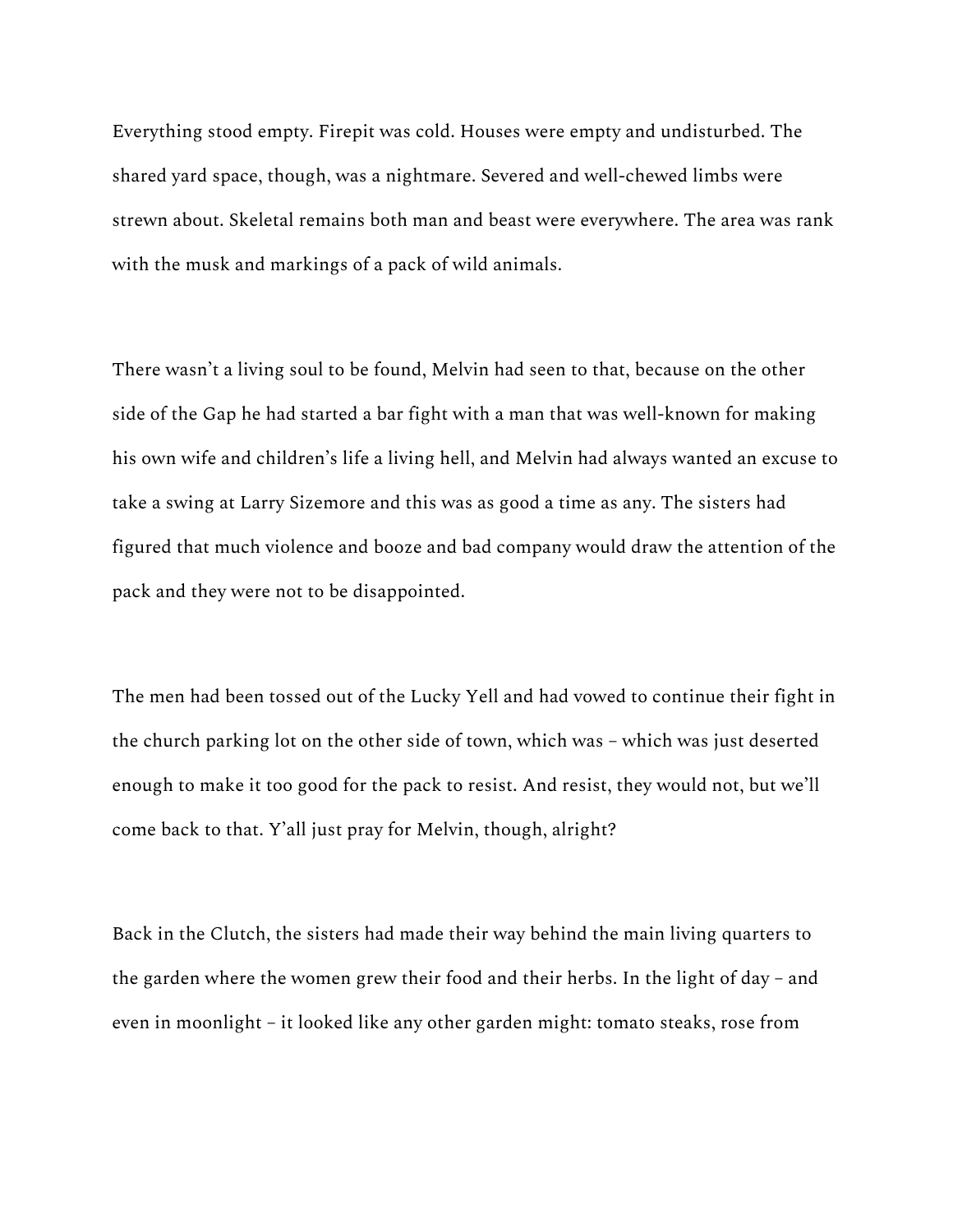taters, turnips, sweet taters, the usual lot. To the eyes of the Walker sisters, though, this was not the case.

Marcie stepped back, her heavy walking stick at the ready as Ellie untied the sheath and drew out the hunting knife her long-dead daddy had left her when she was a very little girl.

About this knife, though. The handle was bone. And what sort of bone, Ellie Walker could not say because it didn't feel human and it didn't feel like any animal bone she had ever carved, and Ellie Walker had carved her share of bones. There were knives and hand mirrors and combs out there in the hands of working girls all around these mountains made by Ellie Walker. Each one providing some form of passive or… aggressive protection for the girl they were given to.

Some might make a customer realize his time was up by making his eyes stop working if he started being too rough. Others with the right touch or word might render a customer impotent if he got too disrespectful, and by 'impotent' I don't just mean unable to rise to the occasion? I mean depleted. Too weak to move, much less anything else. Still others, particularly the mirrors, were known to show a man what he truly was and make him face it, and sometimes that might be metaphorical and psychological but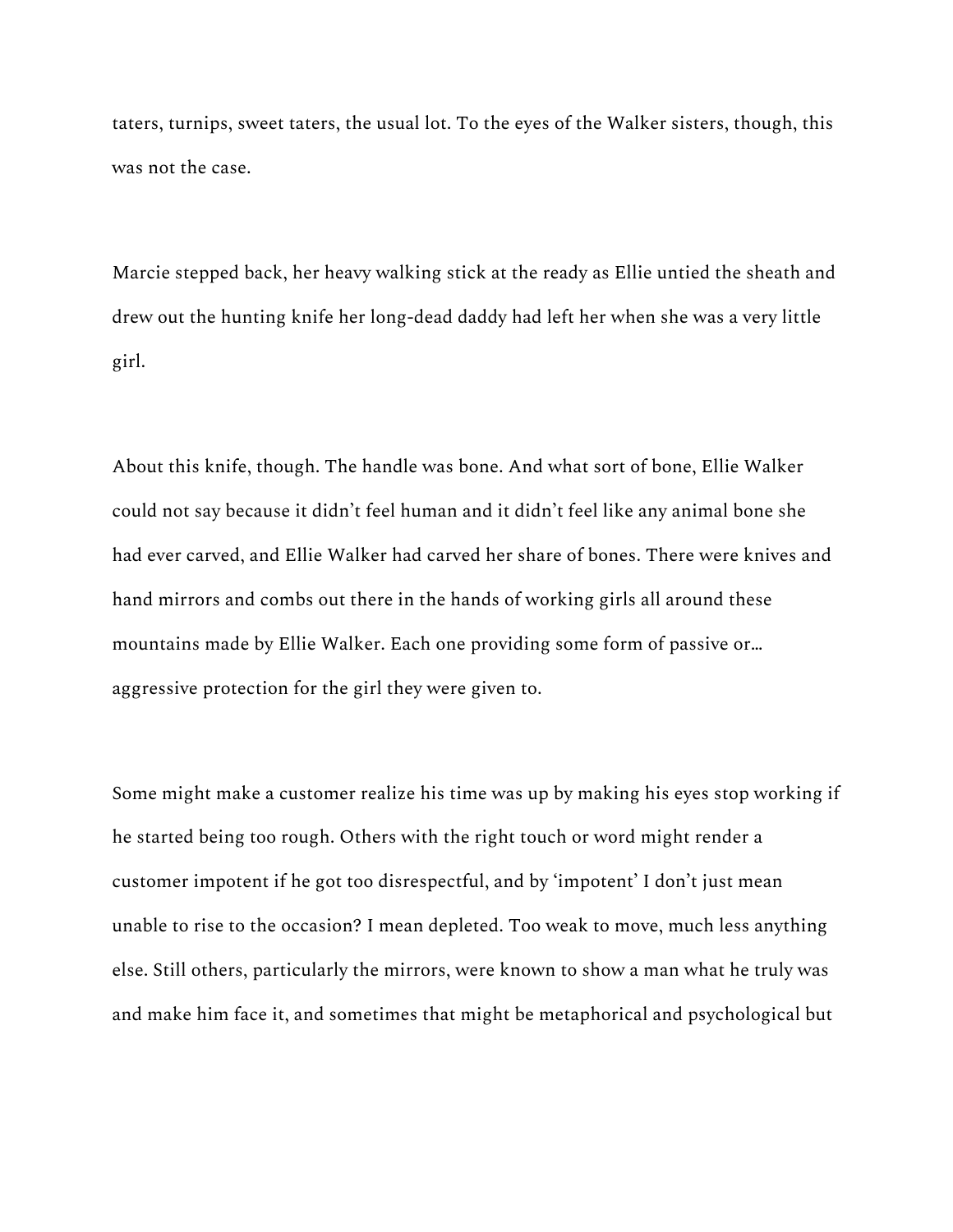other times folks said they saw a man dragging what looked like his twin brother out of the brothel and into the darkness. And usually didn't see neither one of them after that.

Regardless, the handle of this particular knife was unidentifiable to Ellie or her ma. The blade that it was fit to was even more mysterious. The edge was ever sharp. It had never known a whetstone in all the years Ellie had had it; it was paper-thin and dangerous to touch. Hell, looking at it might cut you. Above the edge proper, the metal was etched with a filigree of lacey intertwining whirls and knots that seemed to constantly change or rework themselves. She'd stopped trying to copy them or learn them long ago. Her momma called the knife Moonbone, 'cause she said that was the name it told her. Ellie called it Welling Wound, 'cause that's what her daddy had called it in the letter he left with it. The knife was as much a part of Ellie and her own gift, and she could use it for a variety of purposes. Like the one she brought it here for tonight.

She drew the knife and held it aloft in its pale white glow and illuminated the garden and immediately Ellie covered her mouth and nose.

"Oh god, this is bad!" She managed barely without gagging, "Oh, this is so bad!"

The stench of decay and rot carried a tooth-breaking sweetness that would flip the stomach of the undertaker and make the butcher's boy cry after his carving lessons. The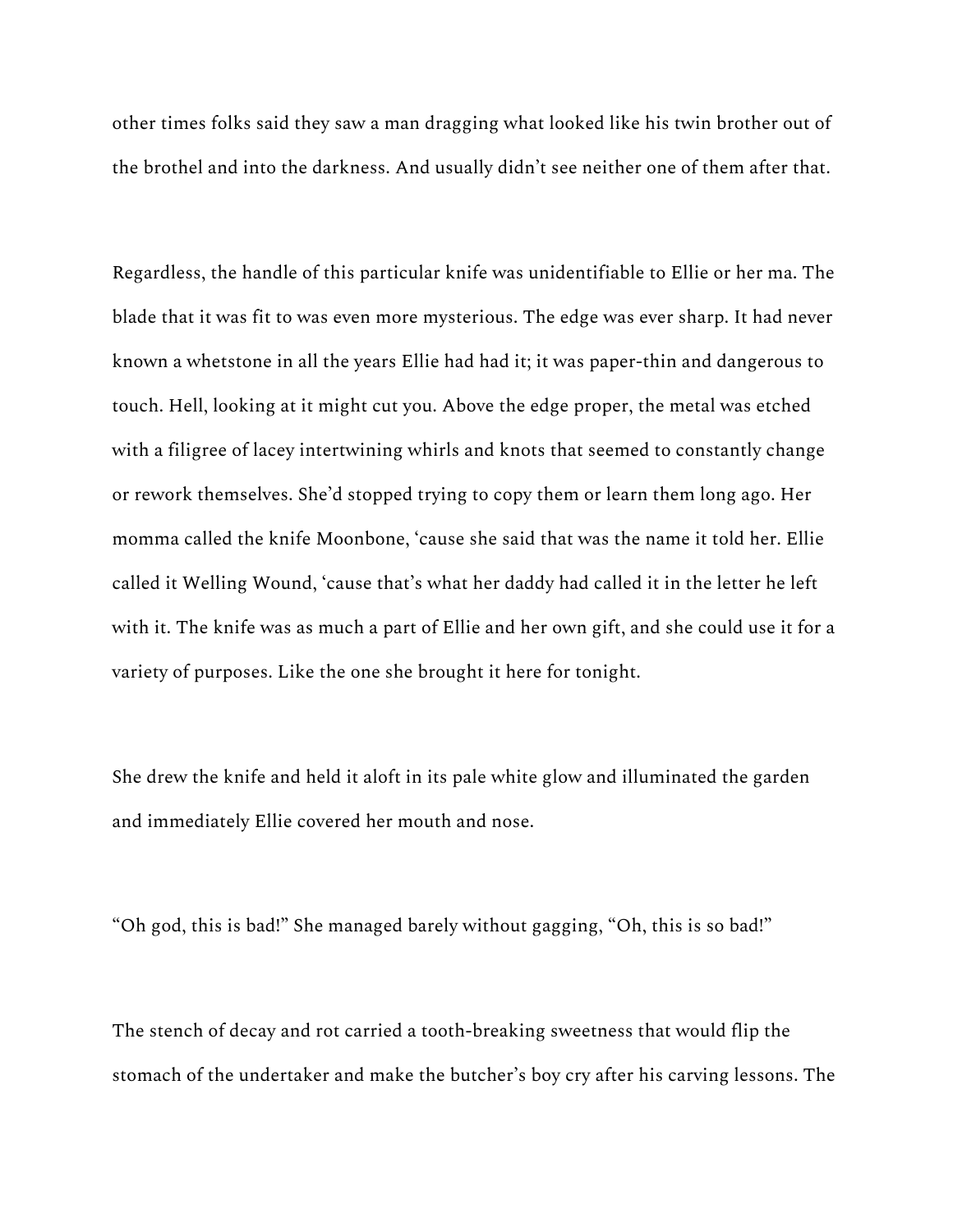plants that were in neat rows by order in sun and moonlight were withered and rotten and pulpy fleshy goop by the light of the blade. But tomato steaks were smeared black with offal and gore, organs from the slain men impaled upon them, viscera and human waste coated a goodly part of the ground. It was a cesspool of desecration and violence.

This land was tainted, alright. Even beyond the mess they could see, the ground was poisoned by a thick black fungus that flowed from the central point of the garden right where a scarecrow would be. By the witch-light, there was no scarecrow. What stared back at them was almost a woman. She looked clearly dead, or at least unliving. Her face was smooth and pale in the light. Part woman, part wolf in shape, as if caught halfway between transformation. Her throat was a halo of bruises in the shape of a man's hands; below her collarbones, though, her body was lean and furred with a sandy reddish coat and she was naked. At her feet lay a wolfskin and a pot of rancid rendered fat.

[A calm, pleased, low, animalistic, growling voice:] "Oh, sisters…" the wolf-thing began, seemingly fighting back teeth that wanted to erupt through her gums. "It's so much worse than you can imagine."

And in the distance, growing closer… the howling of wolves.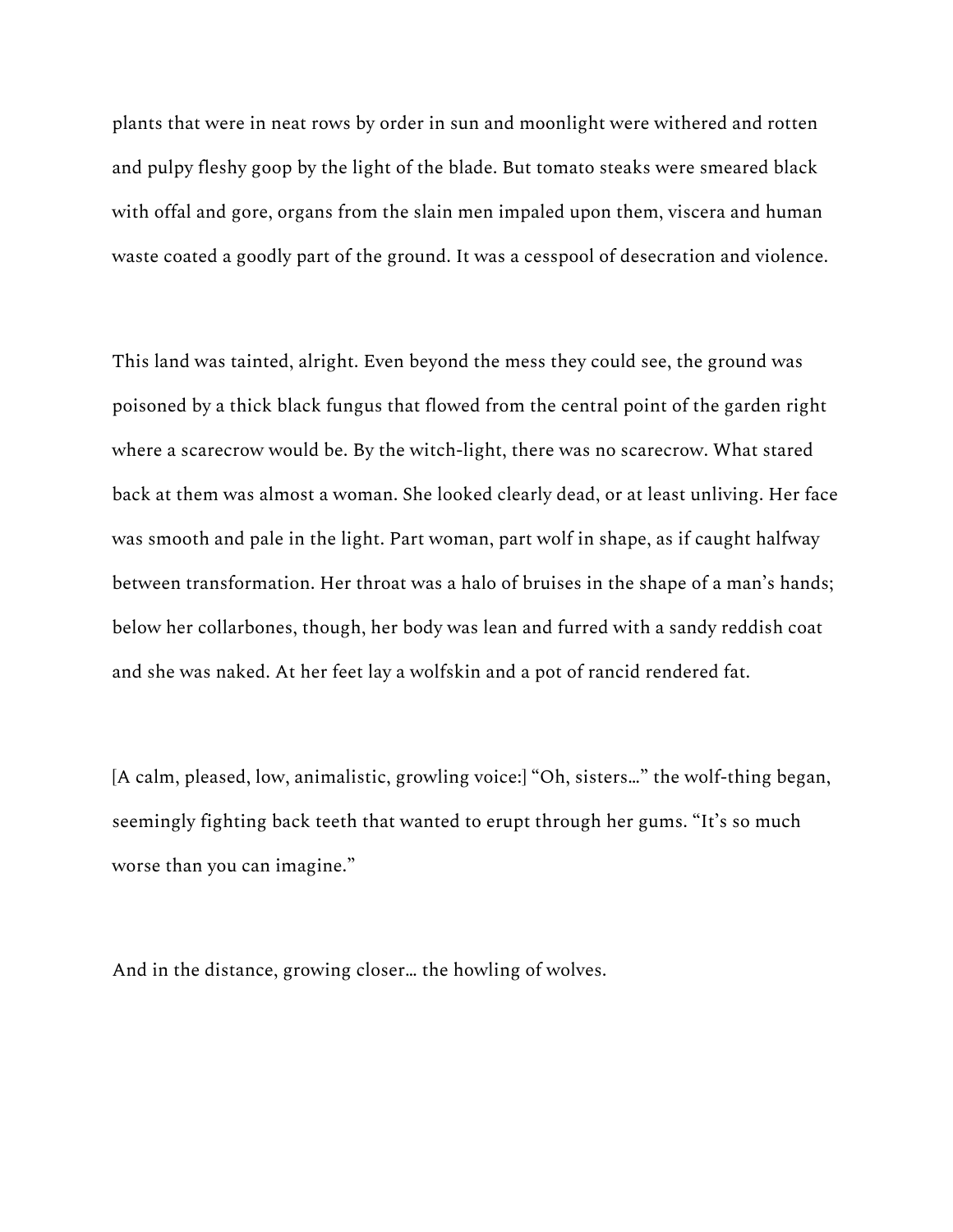[I Cannot Escape The Darkness by Those Poor Bastards] *There is a curse upon my every waking breath, And I cannot escape the darkness…*

Good evening, family. How's everybody doing? Thank you for coming out to hear the second produced episode of The Wolf Sisters; special thanks to everyone who packed into Discord again for the second weekend in a row to hear about the next chapter in what has become a three-part story. We will be wrapping everything up in a big old finale next week live on Discord – actually, this weekend on Discord. This'll be Thursday when you hear this and the following Saturday, part 3 will be live on Discord at 9 PM on Saturday, and then we'll have a fully mixed and produced version available on the following Thursday.

Prayers for Melvin, everybody, I asked y'all to pray for Melvin. Melvin seemed to take on a life of his own on Twitter after the live show. Uh he's a hit recording artist and a lovely singing voice from what I understand, so prayers for Melvin, everybody. We'll find out his fate next time around.

Thank you to everybody who continues to support us during these hard times during the pandemic. We have had people ask, 'Hey I want to donate or I want to help but I can't commit to a monthly pledge and I don't really need a t-shirt.' If you want to hit us up for a one-time gift, family, we've set it up where you can go Paypal.me/OldGodsPod and you